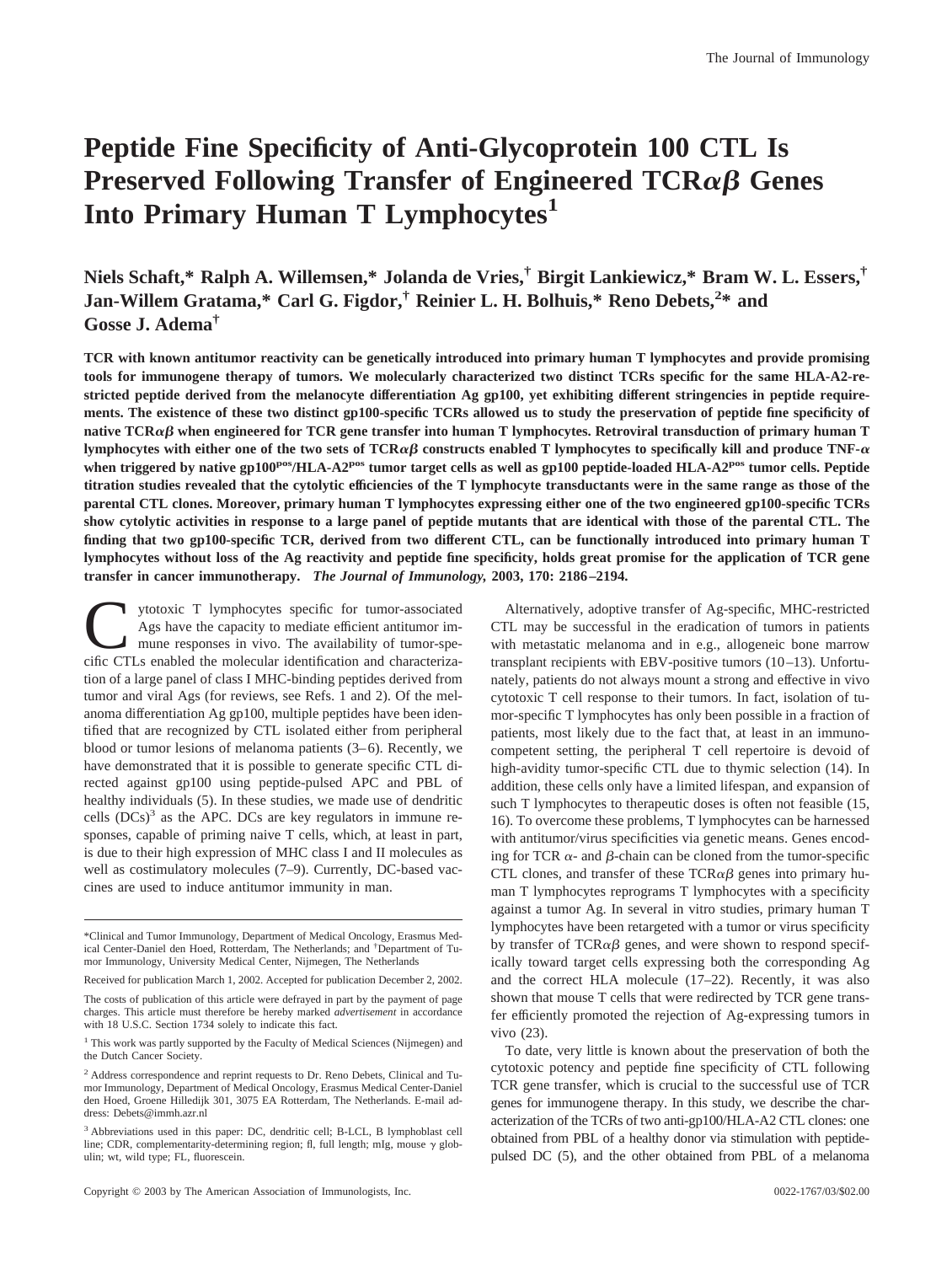patient via stimulation with autologous melanoma cells (24). These CTL clones showed identical cytotoxic responses against gp100<sup>pos</sup>/ HLA-A2<sup>pos</sup> target cells, but clearly displayed different fine specificities for gp100 amino acid substitution mutants. The existence of two gene sets each encoding for  $TCR\alpha\beta$  molecules specific for gp100 peptide but with distinct gp100 peptide fine specificities enabled us to analyze the preservation of both the cytotoxic potency and peptide fine specificity of the physiological TCRs when engineered for TCR gene transfer into human T lymphocytes. Peptide-loaded HLA-A2pos and native gp100<sup>pos</sup>/HLA-A2<sup>pos</sup> tumor target cells triggered lysis and TNF- $\alpha$  production by TCR-transduced T lymphocytes. The cytolytic efficiencies of the TCR-transduced T lymphocytes were in the same range as those of the parental CTL clones. Most importantly, the gp100 peptide fine specificities of the transduced TCRs were identical with those of the parental CTLs. Taken together, this report shows for the first time that human TCR genes can be functionally transferred to human T lymphocytes without loss of cytolytic efficiency and peptide fine specificity.

# **Materials and Methods**

# *Cells and cell lines*

PBLs from healthy donors were isolated by centrifugation through Ficoll-Isopaque (density =  $1.077$  g/cm<sup>3</sup>; Amersham Pharmacia Biotech, Uppsala, Sweden). Transduced primary human T lymphocytes were cultured in RPMI 1640 medium supplemented with 25 mM HEPES, 200 mM L-glutamine, 10% human serum, and 360 IU/ml human rIL-2 (Proleukin; Chiron, Amsterdam, The Netherlands), and stimulated every 2 wk with a mixture of irradiated allogeneic feeder cells, as described elsewhere (25). The melanoma cell lines BLM (HLA-A2pos), BLM transfected with human gp100-encoding cDNA (BLMgp100), and MEL624 (gp100<sup>pos</sup>/HLA-A2<sup>pos</sup>) were cultured as described previously (26, 27). The human amphotropic packaging cell line Phoenix, the melanoma cell lines FM3 (gp100<sup>pos</sup>/HLA-A2pos; a kind gift from J. Zeuthen, Danish Cancer Society, Copenhagen, Denmark) and LB265-MEL, as well as the TAP-deficient  $T \times B$  cell hybrid T2 cells (HLA-A2pos) were grown in DMEM (Life Technologies, Paisley, U.K.) supplemented with 10% bovine calf serum (HyClone, Logan, UT). The B lymphoblast cell line (B-LCL) BSM (HLA-A2pos) and K562, a chronic myelogenic leukemic cell line, were cultured in RPMI 1640 medium supplemented with 200 mM L-glutamine and 10% bovine calf serum. The B cell lines LG2-EBV and JY-EBV were cultured in IMDM as described previously (28).

Contamination of cell lines and cells with mycoplasm species was excluded by frequent PCR testing of cellular DNA with mycoplasm specific primers (Gen-Probe, San Diego, CA). HLA-A2 expression of melanoma cell lines was checked by flow cytometry and expression of gp100 was checked by staining cytospin preparations with anti-gp100 polyclonal Ab (HMB45).

## *Peptides and peptide binding assays*

Peptides used in this study were: an irrelevant HLA-A2-binding EBVpeptide (GLCTLVAML),  $gp100_{280-288}$  wild-type (wt) peptide YLEPG-PVTA, and the gp100 peptide mutants (A1 to A8, and G9, with the A or G referring to an alanine or glycine residue, respectively, and the number corresponding to the position of the amino acid in the gp100 wt peptide). Peptides were synthesized with a free C terminus either by F-moc peptide chemistry using an ABIMED Multiple Synthesizer (Abimed Analyes-Technik, Langenfeld, Germany) or by T-boc chemistry on a Biosearch SAM2 peptide synthesizer (Biosearch Technologies, Novato, CA). All peptide preparations were  $>90\%$  pure as analyzed by analytical HPLC. Peptides were dissolved in 100% DMSO and stored at  $-20^{\circ}$ C. The HLA-A2 stabilization assay on T2 cells has been described previously (29). Briefly, peptides at various dilutions were incubated with 105 T2 cells for 14 h at 37°C/5% CO<sub>2</sub> in serum-free medium in the presence of 3  $\mu$ g/ml human  $\beta_2$ -microglobulin (Sigma-Aldrich, St. Louis, MO) in a total volume of 100  $\mu$ l. Peptide-mediated stabilization of HLA-A2 molecules at the cell surface of T2 cells was analyzed by flow cytometry using the anti-HLA-A2 mAb BB7.2, and expressed as a fluorescence index: (experimental mean fluorescence/background mean fluorescence)  $-1$ . The background mean fluorescence values were obtained by incubating T2 cells with an HLA-A2 nonbinding peptide (WMAFKERKV) at a similar concentration as the experimental peptide. A second, competition-based HLA-A2 peptide binding assay using JY-EBV cells was performed as described previously (30). In

short, HLA molecules on JY-EBV cells were stripped via a mild acid treatment. Stripped cells were subsequently incubated with various concentrations of peptides for 24 h at 4°C in the presence of 150 nM of a fluorescein (FL)-labeled reference peptide (FLPSDC(-FL)FPSV) and 1.5  $\mu$ g/ml human  $\beta_2$ -microglobulin, and analyzed by flow cytometry. The binding capacity of a peptide is expressed as the concentration required to inhibit 50% of the binding of the FL-labeled reference peptide  $(IC_{50})$ .

# *Generation of CTL*

CTL-MPD, specific for the HLA-A2-presented  $gp100_{280-288}$  peptide, was cloned via limiting dilution from a bulk anti-gp100 CTL culture that was induced in vitro using gp100 wt peptide-pulsed DC as described previously (5). After several weeks of restimulation, stable clones were obtained. CTL-MPD was expanded weekly: CTL were mixed with LB265-MEL, LG2-EBV, and JY-EBV cells, the latter two pulsed with the  $gp100_{280-288}$ wt peptide, in IMDM supplemented with 3% human serum, 120 IU/ml human rIL-2, and 5 ng/ml human rIL-7 (Genzyme, Cambridge, MA). CTL-296, also specific for the HLA-A2-presented  $gp100_{280-288}$  peptide, was generated from PBL of a melanoma patient (24). The CTL-296 was maintained via coculture of this CTL with gp100 wt peptide-pulsed T2 cells, LG2-EBV and JY-EBV cells in IMDM containing 10% human serum, 200 mM L-glutamine, and 50 IU human rIL-2. The CTL cultures were restimulated weekly.

## *Analysis of TCR V*α/Vβ gene usage of CTL-MPD and CTL-296

RNA was isolated from  $10<sup>6</sup>$  CTL and used for reverse transcriptase reactions performed with Superscript (Life Technologies) according to the manufacturer's instructions. The TCR  $\alpha$ -chain variable regions were amplified using a set of sense primers specific for the TCRAV1 to the TCRAV29 segment (kindly provided by Dr. T. Logtenberg, Crucell bv, Leiden, The Netherlands, and Dr. P. van der Elsen, Leiden University Medical Center, Leiden, The Netherlands) in combination with a TCRAC antisense consensus primer. Nested PCR was performed on TCRVA products before gel electrophoresis. The TCR  $\beta$ -chain variable regions were amplified using a combination of degenerate TCRBV sense primers (kindly provided by Dr. H. Dolstra, University Medical Center Nijmegen, Nijmegen, The Netherlands) and a TCRBC2 antisense primer (31). The  $V\alpha$  and V $\beta$  PCR products were run on agarose gels, blotted onto Hybond filters, and hybridized with either a labeled TCRAC or a TCRBC2 probe. Positive PCR products were cloned, and plasmid DNAs from at least five independent colonies were sequenced using both the CTAB sequencing protocol and the T7 sequencing kit (Amersham Pharmacia Biotech).

# *Cloning of the gp100-specific MPD and 296 TCR genes and transduction of human T lymphocytes*

Sequence analysis of the TCR V $\alpha$  and V $\beta$  genes used by CTL-MPD and CTL-296 allowed for the design of specific primers to amplify the fulllength (fl) TCR $\alpha$  and  $\beta$  DNAs using CTL-derived cDNA as template DNA. Primers used to amplify the TCR $\alpha$  and TCR $\beta$  DNAs without their signal peptide sequences are as follows: fl-MPD TCR  $\alpha$ -chain: TCRAMPD, 5'-CTC TCC ATG GAG ACT CTC CTG AAA GTG C-3' and HCA, 5'-CTC TCT CGA GGG ATC CTC AGC TGG ACC ACA GCC GCA GC-3'; fl-MPD TCR β-chain: TCRBMPD, 5'-CTC TCC ATG GAC TCC TGG ACC TTC TGC TG-3' and HCB, 5'-CTC TCT CGA GGG ATC GCT AGC CTC TGG AAT CCT TTC TC-3'; fl-296 TCR α-chain: TCRA296, 5'-CTC TCC ATG GCA TCC ATT CGA GCT GTA TTT-3' and HCA; fl-296 TCR β-chain: TCRB296, 5'-CTC TCC ATG GGC CCC CAG CTC CTT GGC TAT G-3' and HCB.

The PCR products (i.e., the TCR cDNAs) were cloned into the retroviral vector pBullet containing a heterologous signal peptide as described elsewhere (21) and checked by sequence analysis. Human T lymphocytes of healthy donors were activated with anti-CD3 mAbs and transduced with retroviruses harboring the TCR $\alpha$  and TCR $\beta$  transgenes. The TCR-encoding retroviruses were produced by the packaging cell line Phoenix. The transduction procedure used for primary human T lymphocytes was optimized and described by Lamers et al. (32). In short, 24-well culture plates were coated with human fibronectin fragments CH-296 (Takara Shuzo, Otsu, Japan) and pretreated with retroviral particles by centrifugation at 2400 rpm for 1 h with 2 ml retrovirus-containing supernatant per well. Next,  $10<sup>6</sup>$  human T cells were centrifuged in 2 ml of fresh virus-supernatant, and cultured for  $4-5$  h at  $37^{\circ}C/5\%$  CO<sub>2</sub>. T cells were allowed to recover in normal T cell medium overnight before a second transduction cycle, after which cells were harvested and transferred to T25 culture flasks.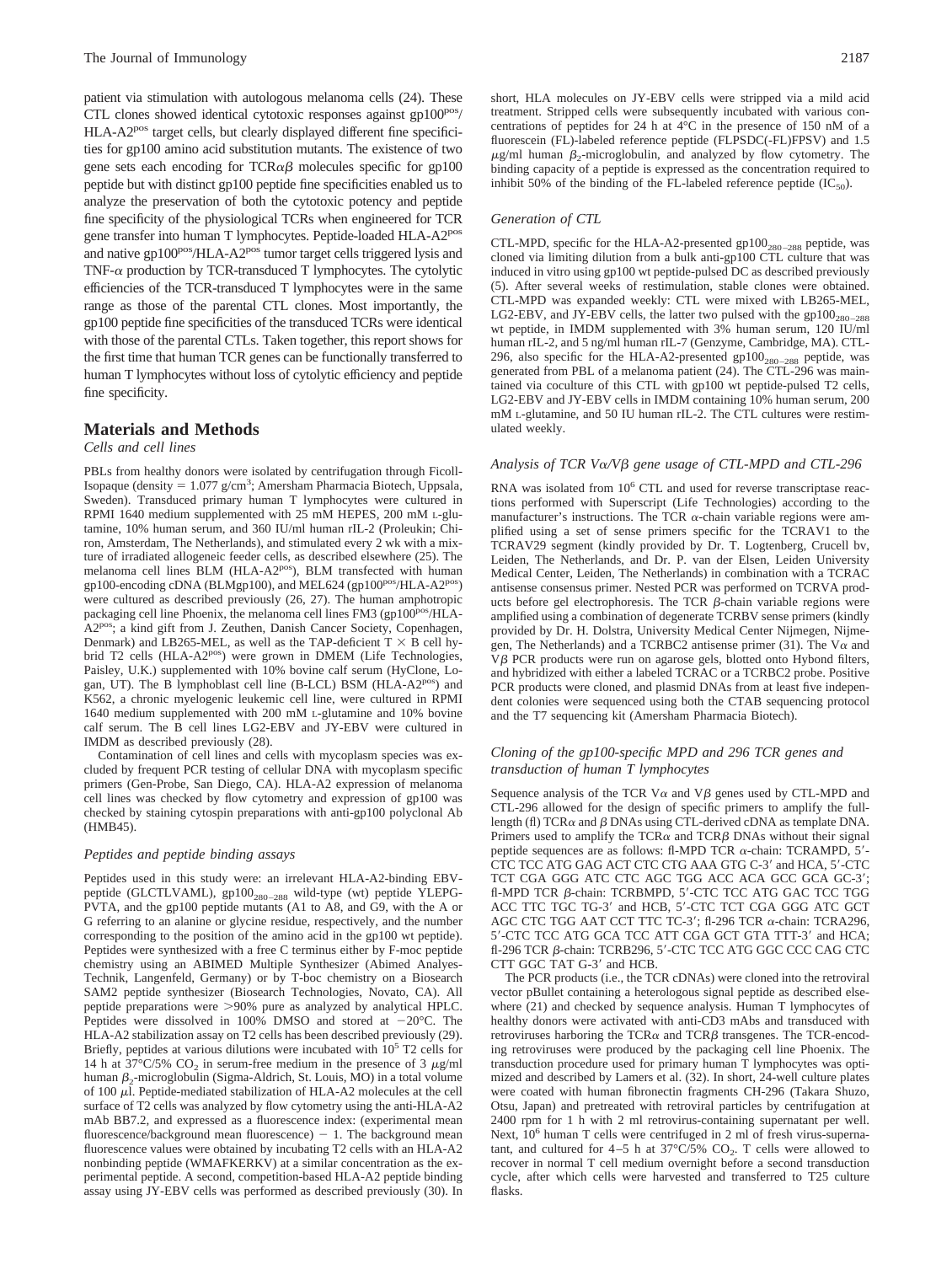

# **Target cells**

**FIGURE 1.** CTL-MPD and CTL-296 lyse melanoma target cells positive for the human gp100<sub>280-288</sub> epitope presented in the context of HLA-A2. CTL-MPD ( $\blacksquare$ ) and CTL-296 ( $\Box$ ) were tested in a standard 5-h <sup>51</sup>Crrelease assay as described in *Materials and Methods*. Target cells were the gp100neg/HLA-A2pos melanoma cell line BLM, with or without exogenous gp100 wt peptide (preincubation with peptide for 45 min at 37°C at a final concentration of 1  $\mu$ M), BLM cells transfected with the hgp100<sub>280-288</sub> cDNA (BLMgp100), and the gp100<sup>pos</sup>/HLA-A2<sup>pos</sup> melanoma cell lines MEL 642 and FM3. The E:T cell ratio was 10:1.

# *Flow cytometry of TCR-transduced T lymphocytes*

TCR-transduced T cells were analyzed for TCR and  $CD8\alpha$  expression by flow cytometry using PE-conjugated anti-TCRV $\beta$ 8 mAb (i.e., recognizing fl-MPD TCR), anti-TCRV $\beta$ 14 mAb (i.e., recognizing fl-296 TCR) (both from Beckman Coulter, Marseille, France) or APC-labeled gp100/HLA-A2 tetramers, and FITC-conjugated anti-CD8 mAb (BD Biosciences, San Jose, CA), respectively. For immunostaining,  $0.1-0.5 \times 10^6$  transduced cells were washed with ice-cold PBS containing 0.5% BSA and 0.02% EDTA, and incubated with mAbs on ice for 30 min or tetramers at room temperature for 1 h. For immuno double stainings, cells were first incubated with tetramers, washed, and subsequently incubated with anti-TCRV $\beta$  mAb. Upon completion of the immunostainings, cells were washed again, fixed (with 1% paraformaldehyde), and analyzed on a FACSCalibur (BD Biosciences) using CellQuest software.

# *Cytotoxicity assay*

Cytotoxic activity of both gp100/HLA-A2-specific CTL clones and T lymphocytes that were retrovirally transduced with the fl-MPD and fl-296 TCR genes was routinely measured in a standard  $5-6$  h  $^{51}$ Cr-release assay (33). Target cells were labeled with 100  $\mu$ Ci Na<sub>2</sub><sup>51</sup>CrO<sub>4</sub>/10<sup>6</sup> cells for at least 1 h at  $37^{\circ}$ C/5% CO<sub>2</sub>. T2, BLM, and BSM cells were pulsed with gp100 peptides for 45 min at 37°C/5%  $CO<sub>2</sub>$  before cocultivation with effector T cells. To correct for NK cell activity, cold target cell inhibition assays were performed by adding nonlabeled K562 cells at the indicated cold target:hot target ratios. In experiments aimed at specific blocking of the cytolytic activities of fl-MPD and fl-296 TCR-transductants, anti-TCRV $\beta$ 8 mAb (at 1  $\mu$ g/ml final), anti-TCRV $\beta$ 14 mAb (1  $\mu$ g/ml), anti-MHC class I mAb (clone W6/32; Sera-Lab, Crawley Down, U.K.) (10  $\mu$ g/ml), or mouse  $\gamma$ globulin (mIg; Jackson ImmunoResearch Laboratories, West Grove, PA) (10  $\mu$ g/ml) was added at the onset of the cytotoxicity assay. Cytolytic efficiencies of parental CTL and TCR transductants were assayed by pulsing T2 cells with various amounts of the gp100 wt peptide, whereas peptide fine specificities were determined by loading T2 cells with a series of gp100 peptide mutants (all at 1  $\mu$ M final) before cytotoxicity assays. Percentage of specific cytolysis, i.e., specific <sup>51</sup>Cr-release, was calculated as described previously (34).

#### *TNF-α production*

To quantify TNF- $\alpha$  production by TCR-transduced T lymphocytes after Ag-specific stimulation,  $6 \times 10^4$  T cells were cultured in the presence of  $2 \times 10^4$  tumor cells or peptide-pulsed T2 cells for 18 h. As a positive control, TCR-transduced T lymphocytes were stimulated with PHA and PMA. Supernatants were harvested and levels of TNF- $\alpha$  were measured by standard ELISA (Central Laboratory for Blood Transfusions, Amsterdam, The Netherlands) according to the manufacturer's instructions.

# **Results**

# Two distinct anti-gp100 CTL use a highly similar TCRβ region

We generated an HLA-A2-restricted  $gp100_{280-288}$ -specific CTL by stimulating PBL from a healthy donor with autologous peptidepulsed DC (5). Limiting dilution subsequently yielded the CTL clone MPD which showed a cytotoxic reactivity against peptidepulsed and native gp100<sup>pos</sup>/HLA-A2<sup>pos</sup> melanoma cells (Fig. 1) that was identical with the reactivity pattern of the CTL bulk culture. No lysis of the gp100 $neg/HLA-A2^{pos}$  melanoma cell line BLM was observed, whereas BLM cells pulsed with the gp100 wt peptide or transfected with human gp100-encoding cDNA (BLMgp100) were efficiently lysed by CTL-MPD (Fig. 1). In addition, the gp100<sup>pos</sup>/HLA-A2<sup>pos</sup> melanoma cell lines MEL624 and FM3 were also lysed by this CTL clone (Fig. 1). PCR-based typing of the  $TCR\alpha\beta$  genes of CTL-MPD and sequence analysis of



**FIGURE 2.** Alignment of TCR CDR3 regions of CTL-MPD and CTL-296. Nucleotide and amino acid sequence alignment of the CDR3 regions of the TCR $\alpha$  as well as  $\beta$ -chains of both CTL-MPD and CTL-296. Identical amino acids are indicated by a vertical line. CDR3 regions were defined according to Chothia et al. (35), and TCR variable segments were designated according to Arden et al. (36).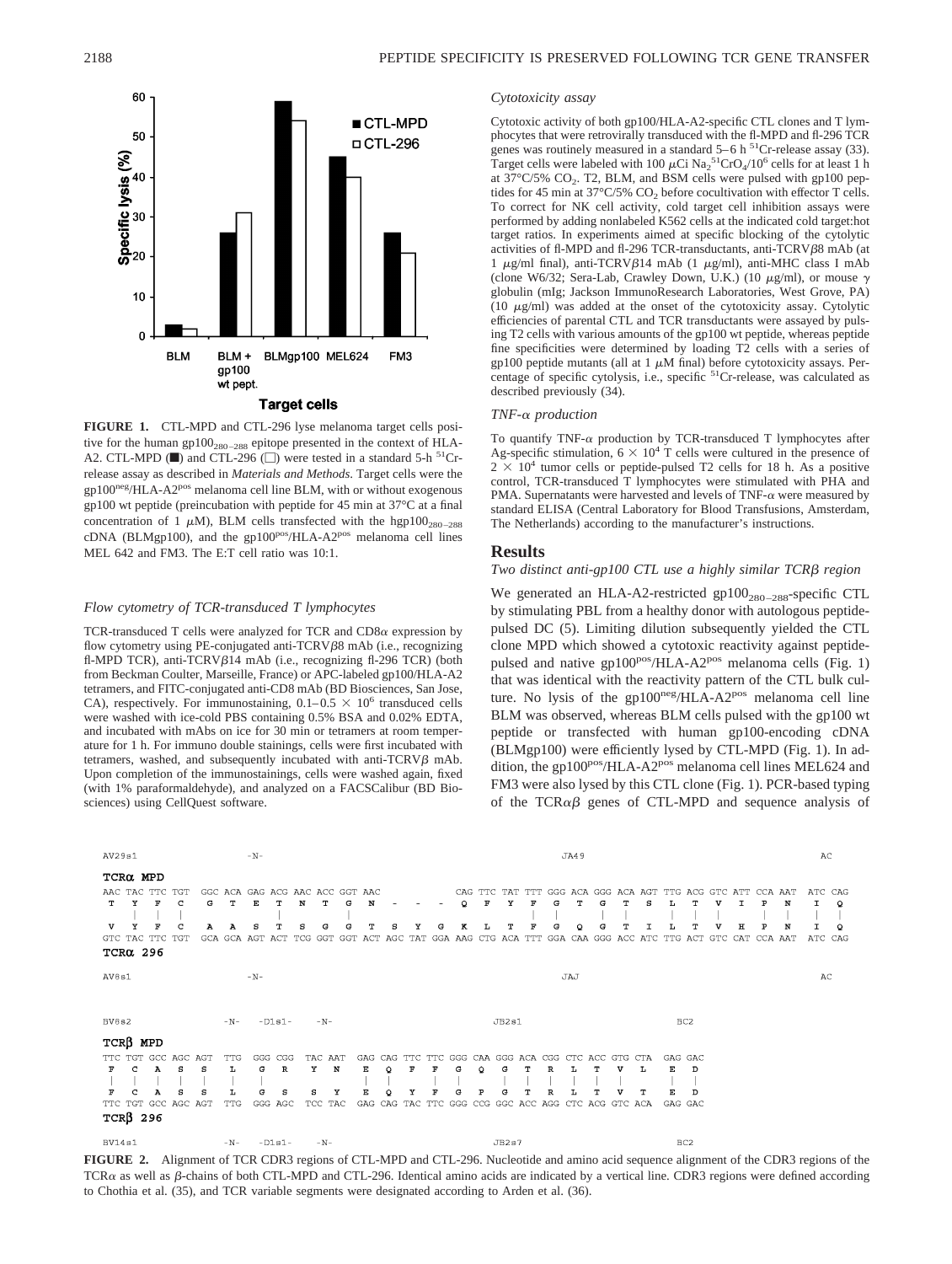cDNA clones revealed that the TCR  $\alpha$ - and  $\beta$ -chains of CTL-MPD, respectively comprise the segments AV29s1/JA49 and BV8s2/D1s1/JB2s1, respectively (Fig. 2). In fact, sequence analysis of 17 different CTL clones showed that they all express the same TCR  $\beta$ -chain and thus are derived from one parental CTL (data not shown).

Interestingly, homology searches revealed the existence of an almost identical TCR  $\beta$ -chain of another HLA-A2 restricted anti $gp100_{280-288}$  CTL clone, i.e., CTL-296/147, which was generated by stimulating PBL from an HLA-A2<sup>pos</sup> melanoma patient with autologous gp100<sup>pos</sup> tumor cells (24). The overall cytotoxic response of this CTL appeared to be identical with that of CTL-MPD (Fig. 1). Sequence analysis performed on cDNA clones from this melanoma patient-derived CTL-296 showed that its  $TCR\alpha\beta$  consists of the segments AV8s1/JAJ and BV14s1/D1s1/JB2s7 (Fig. 2). Although both CTL-MPD and CTL-296 clearly use different V $\beta$  and J $\beta$  gene segments, the TCR $\beta$  complementarity-determining region (CDR)3 of both clones are strikingly homologous at the amino acid level, and in fact identical in size (Fig. 2). The resemblance between the TCR $\alpha$  CDR3 regions of both CTL clones is less pronounced.

# *CTL-MPD and CTL-296 differ in their gp100 peptide fine specificity*

To determine the cytolytic efficiencies of CTL-MPD and CTL-296, T2 target cells were pulsed with various amounts of the gp100 wt peptide and specific lysis was measured in a <sup>51</sup>Cr-release assay. From Fig. 3*A*, it is clear that the amount of gp100 wt peptide required to obtain 50% of the maximum lysis of peptide-pulsed T2 cells (ED<sub>50</sub>) was similar for both CTL-MPD and CTL-296 (ED<sub>50</sub>)  $= 100$  and 50 pM peptide, respectively). A control HLA-A2-binding peptide was not recognized by both CTL, even at higher concentrations (data not shown). These findings show that both CTL display similar cytolytic efficiencies toward gp100 wt peptideloaded target cells.

Next, we studied the importance of each individual amino acid residue in the  $gp100_{280-288}$  peptide with respect to TCR: peptide/MHC interactions. A series of peptide analogs was synthesized in which the native amino acid of the gp100 wt peptide, i.e., YLEPGPVTA, was substituted for an alanine or glycine. The peptides were first assayed for their binding to HLA-A2 via both an indirect binding assay, using the Agprocessing defective cell line T2 (29) and a peptide binding competition assay using JY cells (30). Both assays showed that only amino acid substitutions at positions 2 and 9 have a drastic effect on the peptide binding to HLA-A2 molecules (Table I), consistent with the notion that the amino acids at positions 2 and 9 are anchor residues involved in HLA-A2 binding (37). Subsequently, the cytotoxic CTL responses toward T2 cells loaded with the various gp100 peptide mutants were assayed to determine the functional peptide requirements of the TCR $\alpha\beta$  of both CTL-MPD and CTL-296. It is apparent from Fig. 4*A* that gp100 peptide mutants with substitutions at the anchor positions still initiated a cytotoxic response by both CTL clones, despite their poor binding to HLA-A2. This is in line with the observation that only a few peptide/MHC complexes on target cells are sufficient to trigger CTL responses (38). However, the gp100 peptide with an alanine substitution at position 3 did not trigger lysis by either CTL clone (see Fig. 4*A*), indicating that the glutamic acid at position 3 of the gp100 peptide is crucial for TCR recognition. Furthermore, no substitutions were allowed at positions 1 and 4 of the gp100 peptide for peptidemediated lysis by CTL-MPD. In contrast, peptide analogs with substitutions at positions 1 and 4 were still capable of sensitiz-



**FIGURE 3.** Cytolytic efficiencies of CTL-MPD and CTL-296 are preserved following transfer of engineered  $TCR\alpha\beta$  genes into primary human T lymphocytes. *A*, CTL-MPD and CTL-296 show a similar efficiency in gp100 wt peptide-induced cytotoxicity. CTL-MPD  $(\blacksquare)$  and CTL-296  $(\lozenge)$ were tested in a 5-h <sup>51</sup>Cr-release assay using T2 cells, preincubated with various amounts of gp100 wt peptide for 45 min at 37°C, as target cells. The E:T cell ratio was 10:1. The peptide concentration corresponding to 50% of the maximum lysis  $(ED_{50})$ , used as a measure of cytolytic efficiency, was 100 and 50 pM for the CTL-MPD and CTL-296, respectively. *B*, Cytolytic efficiencies of fl-MPD and fl-296 TCR<sup>pos</sup> human T lymphocytes are in the same range as the cytolytic efficiencies of the parental CTL clones. Human T cells transduced with the fl-MPD and fl-296 TCR genes  $(\blacksquare$  and  $\lozenge$ , respectively) and mock-transduced human T lymphocytes  $(\lozenge)$ were tested in a 6-h <sup>51</sup>Cr-release assay. T2 cells, preincubated with various amounts of gp100 wt peptide, were used as target cells. The E:T cell ratio was 15:1. Cold K562 target cells were added to  ${}^{51}Cr$ -labeled target cells at a ratio of 30:1. The peptide concentration corresponding to the  $ED_{50}$  of both fl-MPD TCR and fl-296 TCR-transductants was 300 pM. The results shown represent fl-TCR transductions of primary human T lymphocytes of one donor. A second donor provided similar data.

ing T2 cells for lysis by CTL-296 (Fig. 4*A*). Peptide titration experiments confirmed that the alanine 1 and 4 mutants were as efficient as the gp100 wt peptide with respect to peptideinduced cytolysis by CTL-296 but not CTL-MPD (data not shown). Taken together, the CTL-MPD displays a peptide requirement that is more stringent than that of CTL-296.

# *TCR gene transfer into primary human T lymphocytes*

The existence of two gp100-specific CTL clones with distinct gp100 peptide requirements allowed us to investigate the preservation of peptide fine specificity of native TCRs following TCR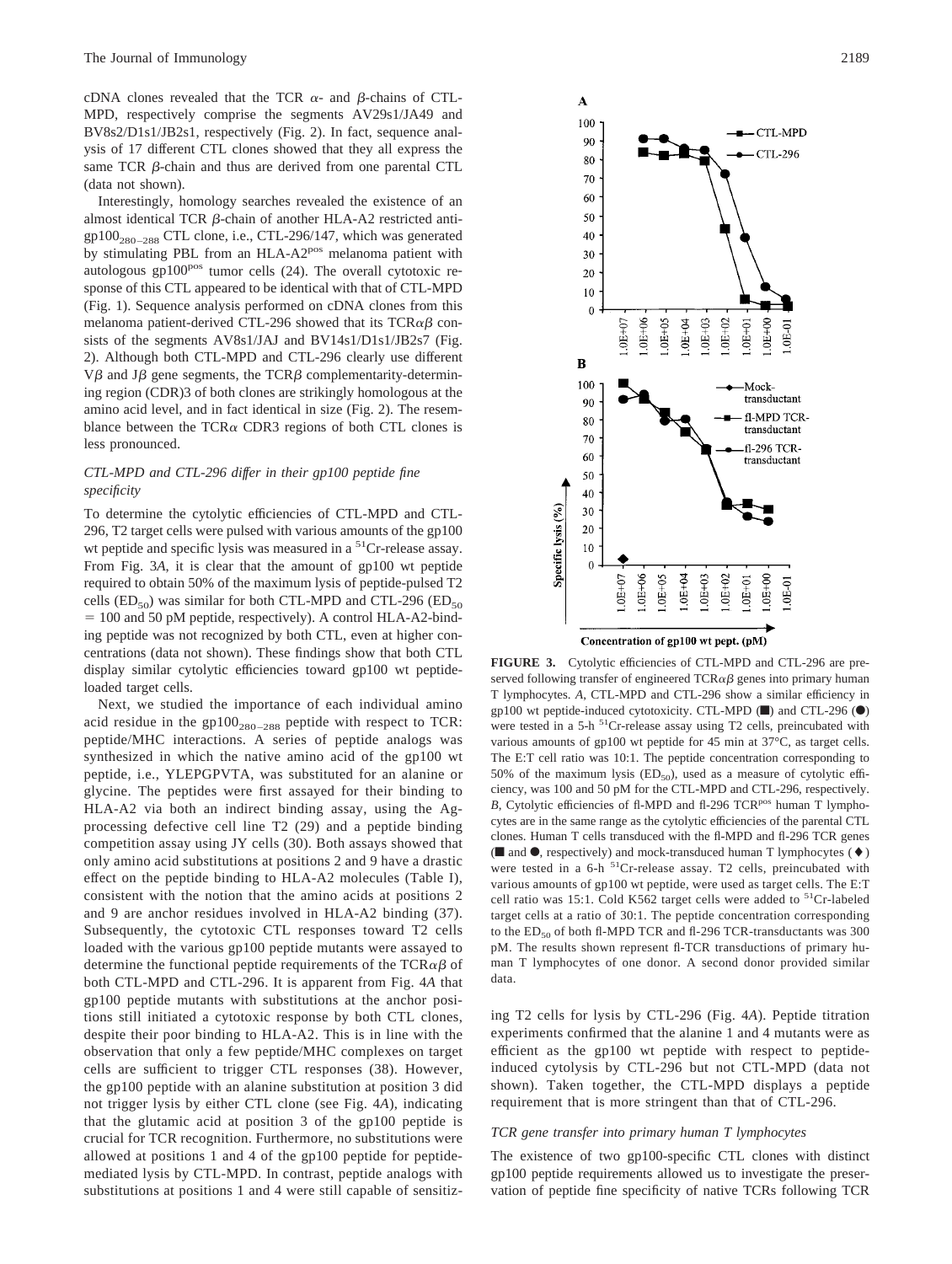Table I. *HLA-A2 binding capacity of gp100 peptide mutants*

|                         | <b>Stabilization Assay</b><br>with T2 Cells $(\mu M)^a$ |      |                                                        |
|-------------------------|---------------------------------------------------------|------|--------------------------------------------------------|
| Peptide                 | 50                                                      | 25   | <b>Competition Assay</b><br>with JY Cells <sup>b</sup> |
| WMAFKERKV $^c$          | 0.00                                                    | 0.00 |                                                        |
| FLPSDFFPSV <sup>d</sup> | 1.76                                                    | 1.34 | 0.6                                                    |
| YLEPGPVTA <sup>e</sup>  | 1.25                                                    | 1.30 | 9.6                                                    |
| A1                      | 0.87                                                    | 0.73 | 53.3                                                   |
| A <sub>2</sub>          | 0.00                                                    | 0.00 | 41000.0                                                |
| A <sub>3</sub>          | 1.29                                                    | 1.54 | 2.3                                                    |
| A <sub>4</sub>          | 1.36                                                    | 0.82 | 3.9                                                    |
| A <sub>5</sub>          | 1.56                                                    | 1.35 | 9.3                                                    |
| A6                      | 0.98                                                    | 1.11 | 14.6                                                   |
| A7                      | 1.30                                                    | 1.51 | 11.5                                                   |
| A8                      | 1.61                                                    | 1.70 | 6.5                                                    |
| G <sub>9</sub>          | 0.13                                                    | 0.09 | 3367.3                                                 |

*<sup>a</sup>* HLA-A2 stabilization by peptides was analyzed by incubating the processing defective cell line T2 with the indicated peptide concentrations. Values indicate fluorescence index: (experimental mean fluorescence/background mean fluorescence) 1. See *Materials and Methods* for details.

<sup>b</sup> Binding capacity for peptides was determined using the competition-based assay with JY cells. The binding capacity of a peptide is expressed as the concentration required to inhibit 50% of binding of a FL-labeled reference peptide ( $IC_{50}$  in micro-molars). See *Materials and Methods* for details.

WMAFKERKV is a non-HLA-A2-binding peptide.

*<sup>d</sup>* FLPSDFFPSV is used as an HLA-A2-binding reference peptide in the competition assay.<br>*e* YLEPGPVTA is the gp100<sub>280-288</sub> wt peptide. gp100 peptide mutants are en-

coded as described in the legend to Fig. 4*A*.

gene transfer into human T lymphocytes. To this end, we isolated fl TCR $\alpha\beta$  cDNAs from both CTL, engineered them for retroviral expression using the vector pBullet (21) and the packaging cell line Phoenix, and transferred them into primary human T lymphocytes. It is important to note that the used retroviral transduction protocol (described in detail in Ref. 32) allows for high transduction efficiencies of primary human T lymphocytes that can then be directly assayed in functional tests and does not necessitate subsequent enrichment or cloning of TCR-transduced T lymphocytes.

Approximately 50% of the human T lymphocytes stably expressed the fl-MPD and fl-296 TCR transgenes, as determined by flow cytometry using anti-TCRV $\beta$ 8 and anti-TCRV $\beta$ 14 mAbs, respectively (Fig. 5*A*). Primary human T cell transductants were checked weekly for expression of the introduced TCR chains by flow cytometry, and TCR expression remained stable for a period of at least 3 mo in continuous culture. Expression of CD8 was always 50% (data not shown). In addition, the TCR-transduced human T lymphocytes specifically bound gp100<sub>280-288</sub>/HLA-A2 tetramers (Fig. 5*B*), whereas the binding of an irrelevant EBV/ HLA-A2 tetramer was negligible. Interestingly, when analyzing the  $TCR\beta$  and gp100/HLA-A2 tetramer stainings at the single-cell level, we observed that of T cells expressing the introduced  $TCR\beta$ , only 50–60% are able to bind the gp100/HLA-A2 tetramer. Results were confirmed when looking within the CD8-positive fraction of the T cell transductants.

As shown in Fig. 6*A*, the fl-MPD and fl-296 TCR-transduced human T lymphocytes lysed the gp100 wt peptide-loaded HLA-A2<sup>pos</sup> B-LCL BSM and the gp100<sup>pos</sup>/HLA-A2<sup>pos</sup> melanoma cell lines BLMgp100, FM3, and MEL624 very efficiently, whereas the HLA-A2pos BLM or BSM cells loaded with an irrelevant EBV peptide were not lysed. Mock-transduced human T lymphocytes did not lyse any of the tumor cell lines. The cytolytic responses of the fl-MPD and fl-296 TCR<sup>pos</sup> T lymphocytes against the MEL624 melanoma cell line were almost completely inhibited by anti- $TCRV\beta$  mAb (CTL-MPD: anti-TCRV $\beta$ 8 mAb, and CTL-296: anti-TCRVβ14 mAb) and anti-MHC class I mAb (Fig. 6*B*). mIg as a



**FIGURE 4.** Differences in peptide fine specificities between CTL-MPD and CTL-296 are preserved following transfer of engineered  $TCR\alpha\beta$  genes into primary human T lymphocytes. *A*, CTL-MPD and CTL-296 differ in their gp100 peptide fine specificity. CTL-MPD  $(\blacksquare)$  and CTL-296  $(\square)$  were tested in a 5-h  $^{51}$ Cr-release assay. T2 cells were preincubated with gp100 peptide mutants (at  $1 \mu M$  final, see *Materials and Methods* for details), and used as target cells. As a negative control an irrelevant HLA-A2-binding  $gp100_{154-162}$ -peptide (irrel. pept.) and as a positive control the  $gp100_{280-288}$  peptide (gp100 wt pept.) were used. gp100 peptide mutants are encoded as follows: the letter indicates an alanine (A) or glycine (G) substitution, and the number corresponds to the amino acid position of the substituted amino acid relative to wt peptide. The E:T cell ratio was 10:1. *B*, fl-MPD and fl-296 TCR-transduced human T lymphocytes show gp100 peptide fine specificities identical with those of the parental CTL clones. Human T cells transduced with the fl-MPD and fl-296 TCR genes ( $\blacksquare$  and  $\Box$ , respectively) and mock-transduced human T lymphocytes  $\textcircled{\textsf{m}}$  were tested in a 6-h <sup>51</sup>Cr-release assay using T2 cells, pulsed with gp100 peptide mutants, as target cells. The E:T cell ratio was 15:1. Cold K562 cells were added to <sup>51</sup>Cr-labeled target cells at a ratio of 30:1. The results shown represent fl-TCR transductions of primary human T lymphocytes of one donor. A second donor provided similar data.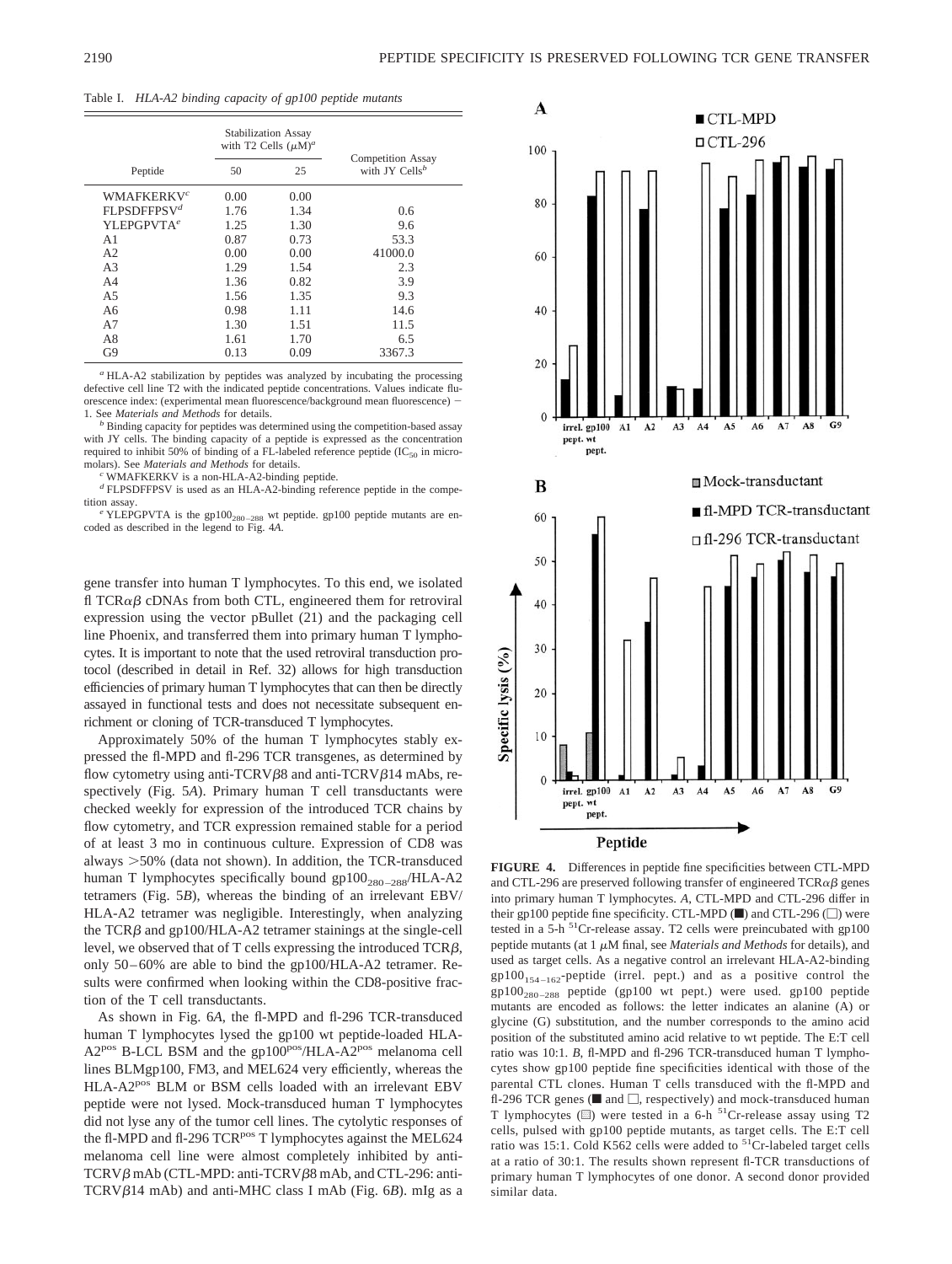

**FIGURE 5.** Cell surface expression of gp100-specific fl-MPD and fl-296 TCR on transduced primary human T lymphocytes. *A*, Human T lymphocytes retrovirally transduced with genes encoding gp100-specific  $TCR\alpha\beta$  show cell surface expression of the TCR transgenes. T lymphocytes transduced with the fl-MPD and fl-296 TCR $\alpha\beta$  genes specific for gp100 (solid lines) were labeled with the PE-conjugated TCR family typespecific anti-TCRV $\beta$ 8 and anti-TCRV $\beta$ 14 mAbs, respectively, and analyzed by flow cytometry. *B*, T lymphocytes transduced with gp100-specific TCR genes specifically bind gp100 peptide/MHC complexes. The gp100 TCR transductants described in the legend to *A* were labeled with APCconjugated gp100<sub>280-288</sub>/HLA-A2 tetramers before flow cytometric analysis (solid lines). Mock-transduced human T lymphocytes (dotted lines) served as negative controls. Marker M1 was set in the corresponding histogram of mock-transduced T cells at a 5% expression level, and percentages given reflect the fraction of stained TCR transductants relative to M1. The results shown represent fl-TCR transductions of primary human T lymphocytes of one donor. Three additional donors provided similar data. The average transduction efficiencies were 49% (range: 27–60%) and 46% (range:  $39-54%$ ) for the anti-TCRV $\beta$ 8 and anti-TCRV $\beta$ 14 mAbs, respectively.

control Ab did not block the cytolytic responses of either TCR transductant (Fig. 6*B*). In addition, the fl-MPD and fl-296 TCRtransduced human T lymphocytes were also specifically triggered to produce TNF- $\alpha$  in response to peptide-loaded and native gp100pos tumor target cells (Table II).

Next to Ag reactivity, we studied the cytolytic efficiencies of the fl-MPD and fl-296 TCR<sup>pos</sup> human T lymphocytes by measuring specific lysis toward T2 target cells loaded with several dilutions of the gp100 wt peptide. The  $ED_{50}$  of gp100 wt peptide is  $\sim$ 300 pM for both fl-MPD and fl-296 TCR<sup>pos</sup> human T lymphocytes (Fig. 3*B*), which is in the same range as the cytolytic efficiencies of the parental CTL-MPD and CTL-296 clones ( $ED_{50} = 100$  and 50 pM, respectively; Fig. 3*A*). T2 cells loaded with a high concentration of an irrelevant HLA-A2-binding EBV peptide (10  $\mu$ M final) were not lysed by the TCR-transduced human T lymphocytes (data not shown), and mock-transduced human T lymphocytes did not lyse T2 cells loaded with gp100 wt peptide (at  $10 \mu$ M final) (Fig. 3*B*).

In total, the TCR-transduced human T lymphocytes show specific immune responses to  $gp100^{pos}/HLA-A2^{pos}$  target cells, and exhibit similar cytolytic efficiencies as their corresponding parental CTL clones.

# *Peptide requirement of gp100-specific TCR-transduced primary human T lymphocytes is identical with that of parental CTL*

The preservation of not only the cytotoxic potency but also the peptide fine specificity of CTL by TCR gene transfer is crucial to the potential use of TCR genes for immunotherapy. To address this issue, the peptide fine specificities of the fl-MPD and fl-296 TCR transductants were determined in a 51Cr-release assay with T2 cells pulsed with a series of gp100 peptide analogs (as described in



**FIGURE 6.** Human T lymphocytes transduced with fl-MPD and fl-296

TCR genes show Ag-specific cytolysis of gp100<sup>pos</sup>/HLA-A2<sup>pos</sup> tumor cells. A, fl-MPD and fl-296 TCR<sup>pos</sup> human T lymphocytes lyse melanoma cells positive for the human  $gp100_{280-288}$  peptide presented in the context of HLA-A2. Human T lymphocytes transduced with the fl-MPD and fl-296 TCR genes ( $\blacksquare$  and  $\Box$ , respectively) and mock-transduced human T lymphocytes ( $\Box$ ) were tested in a 6-h <sup>51</sup>Cr-release assay. The following target cells were used: the HLA-A2<sup>pos</sup> B-LCL BSM, pulsed with either gp100 wt peptide or an irrelevant HLA-A2-binding EBV peptide (both at 10  $\mu$ M final), BLM, BLMgp100, FM3, and MEL624 (as described in the legend to Fig. 1). The E:T cell ratio was 15:1. Cold K562 target cells were added to 51Cr-labeled target cells at a ratio of 30:1. The results reflect fl-TCR transductions of primary human T lymphocytes of one representative donor of two. *B*, The cytotoxic response of fl TCR-transduced human T lymphocytes toward gp100<sup>pos</sup> melanoma cells is specifically blocked by anti- $TCRV\beta$  and MHC class I mAbs. Cytotoxicity assays were performed with fl-MPD and fl-296 TCR<sup>pos</sup> T lymphocytes as effector cells ( $\blacksquare$  and  $\Box$ , respectively), and the gp100<sup>pos</sup>/HLA-A2<sup>pos</sup> melanoma cell line MEL624 as target cells under the same conditions as described above but in the presence of anti-TCRV $\beta$ 8 mAb (at 1  $\mu$ g/ml final), anti-TCRV $\beta$ 14 mAb (1  $\mu$ g/ml), anti-MHC class I mAb (10  $\mu$ g/ml), or mIg (10  $\mu$ g/ml). Immune specific lysis was expressed relative to the lysis of MEL624 in the absence of mAbs (set to 100%: corresponding to 41% specific lysis for both the fl-MPD and fl-296 TCR transductants). The results shown represent fl-TCR transductions of primary human T lymphocytes of one donor. A second donor provided similar data.

the legend to Fig. 4*A*). The gp100 peptide with an alanine substitution at position 3 did not trigger lysis by either TCR transductant (Fig. 4*B*). In addition to position 3, no substitutions were allowed at positions 1 and 4 for peptide-mediated lysis by the fl-MPD TCR<sup>pos</sup> T lymphocytes, whereas these latter peptide analogs were still capable of sensitizing T2 cells for lysis by fl-296 TCR<sup>pos</sup> T lymphocytes (Fig. 4B). We conclude from these experiments that the TCR transductants show gp100 peptide fine specificities that are identical with those of the parental CTL (compare Fig. 4, *A* and *B*).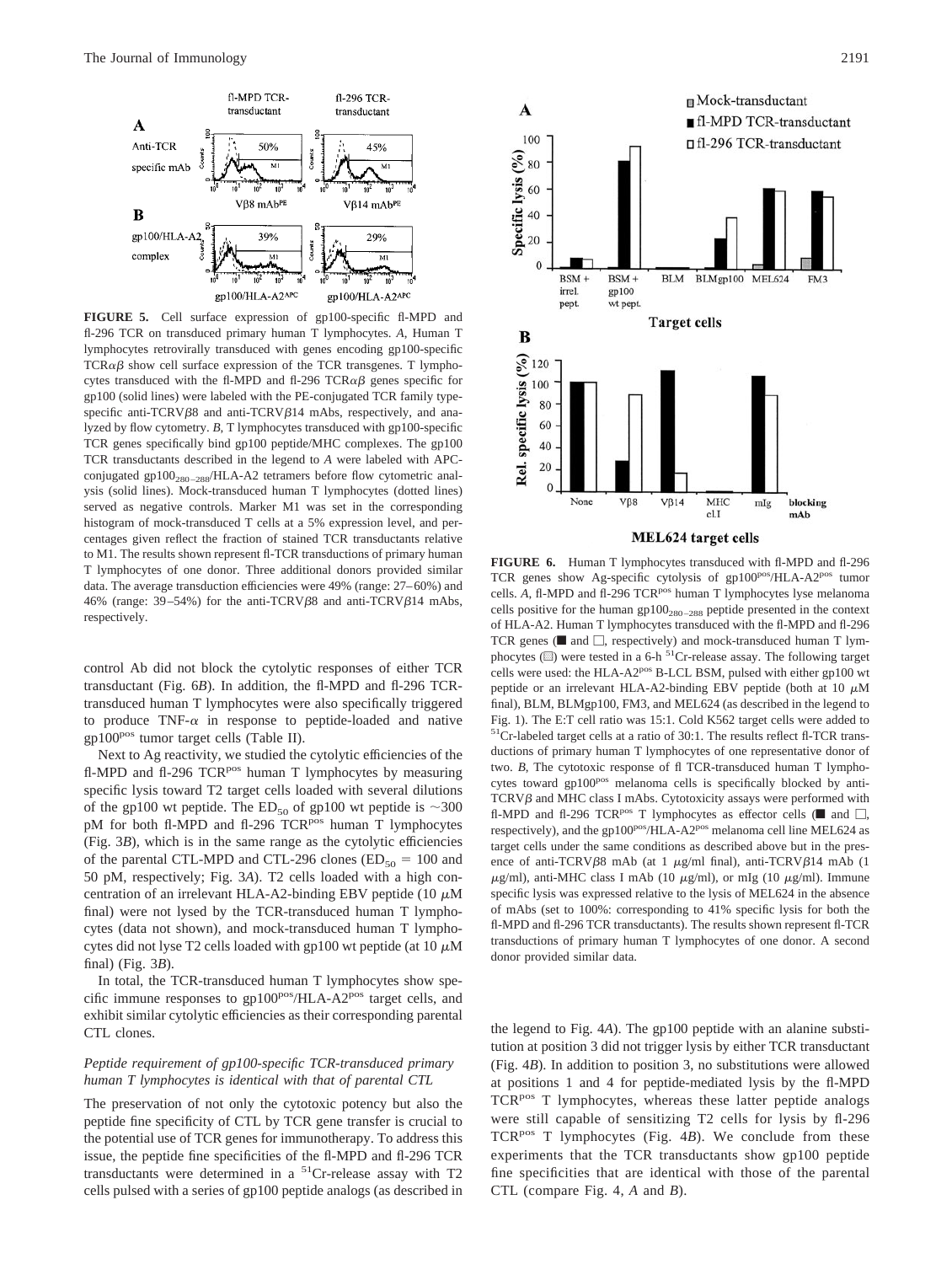| <b>Target Cells</b>   | <b>fl-MPD TCR</b><br><b>Transductants</b> | fl-296 TCR<br>Transductants |
|-----------------------|-------------------------------------------|-----------------------------|
| None                  | $\Omega^a$                                |                             |
| BLM                   | 8                                         |                             |
| BLMgp100              | 378                                       | 716                         |
| FM3                   | 141                                       | 329                         |
| MEL624                | 120                                       | 223                         |
| $T2 + irrel.$ pept.   | 40                                        | 14                          |
| $T2 + gp100$ wt pept. | 365                                       | 810                         |

<sup>*a*</sup> fl-MPD and fl-296 TCR<sup>pos</sup> human T lymphocytes were cocultivated for 18 h with BLM, BLMgp100, FM3, MEL624, and T2 cells, pulsed with irrelevant HLA-A2-binding EBV peptide (irrel. pept.) or gp100 wt peptide (wt pept.) (both at  $1 \mu M$ final), at an E:T cell ratio of 3:1. Cell-free supernatants were harvested and analyzed in a TNF- $\alpha$  ELISA. Levels of TNF- $\alpha$  are expressed in picograms per milliliter. Mocktransduced T lymphocytes did not produce  $TNF-\alpha$  after stimulation with any target cell. PHA/PMA-stimulated T lymphocytes produced  $>$ 1500 pg/ml TNF- $\alpha$ .

# **Discussion**

This paper reports on the molecular and functional characterization of two distinct CTL clones each specific for the native melanoma differentiation Ag gp100 presented by HLA-A2, and the preservation of specific Ag reactivity and peptide fine specificity following transfer of engineered TCR genes into primary human T lymphocytes. The CTL clones described in this paper have different origins, one CTL being derived from a healthy individual using peptide-pulsed DC (i.e., CTL-MPD) and the other derived from a melanoma patient using autologous melanoma cells as APC (i.e., CTL-296), and express TCR $\alpha$ - and  $\beta$ -chains using different  $TCRV\alpha$  and  $V\beta$  gene segments. The two CTL clones are both specific for the same  $gp100_{280-288}$  epitope but clearly differ in their response to amino acid substitutions in this gp100 epitope. fl  $TCR\alpha\beta$  genes of either CTL clone, when engineered for gene transfer into primary human T lymphocytes, completely preserve the observed gp100-specific Ag reactivity and cytolytic efficiency. Moreover, the characterized peptide fine specificities of the two native anti-gp100 TCRs were also functionally exhibited by T lymphocytes transduced with the fl TCRs.

The TCR chains of the gp100-specific CTL-MPD and CTL-296 have strictly homologous CDR3 $\beta$  but not CDR3 $\alpha$  regions (see Fig. 2), implying the selection of a specific amino acid sequence in the  $CDR3\beta$  region. The same pattern of sequence and size conservation of the CDR3 regions of the TCR $\alpha$ - and  $\beta$ -chains was observed in a panel of CTL with the same Ag specificity by Moss and Bell (39). These findings fit the idea that the TCR $\alpha$ - and  $\beta$ -chains contribute differently to the recognition of the peptide/MHC complex. This notion is further supported by the crystal structure of a TCR bound to a viral peptide/HLA-A2 complex (40). Although several studies show that conservation of sequence and size of  $CDR3\beta$ of CTL is not an absolute determinant of Ag recognition, TCR CDR3 regions do appear to govern peptide fine specificity of CTL (41, 42).

Analysis of the cytotoxic responses of CTL-MPD and CTL-296 showed that both CTL clones have an identical Ag reactivity toward gp100<sup>pos</sup>/HLA-A2<sup>pos</sup> melanoma target cells (see Fig. 1). Furthermore, both CTL clones lyse gp100 wt peptide-pulsed target cells with efficiencies in the picomolar range (see Fig. 3*A*), suggesting that the TCR of both CTLs bind the gp100 peptide/ HLA-A2 complex on target cells with similar affinities. Nevertheless, the specificities of CTL-MPD and CTL-296 for gp100 peptides with amino acid substitutions are strikingly different (see Fig. 4*A*). The CTL responses toward gp100 peptide mutants indicate that the amino acids in the gp100 epitope important for TCR:

peptide/MHC interaction of either CTL clone overlap but are not identical. Both parental CTL clones are equally sensitive to a substitution of the glutamic acid at amino acid position 3 of the gp100 peptide for alanine, but only CTL-MPD is sensitive to alanine substitutions at amino acid positions 1 and 4. Because the tested amino acid changes do not affect binding of the gp100 peptide to HLA-A2 (see Table I), a peptide mutant may be incorrectly positioned in the MHC molecule and result in inadequate TCR recognition and CTL response.

Our observation that peptide-pulsed DCs can induce bona fide CTL clones capable of lysing melanoma tumor cells endogenously processing and presenting the tumor Ag in vitro supports a treatment strategy of melanoma patients with DC pulsed with peptides derived from melanoma-associated Ags, which we and others currently employ. The molecular analysis of the TCR $\alpha$ - and  $\beta$ -chains expressed by gp100-reactive CTLs allows for TCR gene transfer into primary human T lymphocytes, a possible alternative to immunotherapy protocols. The feasibility of transferring fl as well as chimeric two-chain and single-chain TCR genes to impose an antitumor or antivirus specificity onto T cells has been reported by us and others  $(17, 18, 20-23, 43-45)$ . The present study demonstrates for the first time that TCR gene transfer not only preserves peptide specificity, but even peptide fine specificity, which is crucial to the use of TCR genes for immunogene therapy. Important to TCR gene transfer studies, but often unaccounted for, is the efficiency which one can obtain to introduce TCR genes into primary human T lymphocytes. We used a retroviral transduction protocol that results in high levels of surface expression of TCR chains on human T lymphocytes  $({\sim}50\%$  of bulk cultures of transduced T lymphocytes expressed the appropriate TCR  $\beta$ -chain, and 35% of these bulk cultures bound  $gp100_{280-288}$ /HLA-A2 tetramers; see Fig. 5). This is in contrast to previous reports that show only poor retroviral transduction efficiencies of TCR genes, necessitating antibiotic selection, enrichment for CD8-positive T cells or even cloning to obtain a tumor or virus-specific response of retargeted T cells (17–19, 44). Parameters that greatly affect retroviral transduction efficiencies, such as transduction-mediating agents and type of retroviral vector, have been carefully optimized by our group and others, allowing for gene transfer into primary human T lymphocytes with high efficiency (21, 34, 46) and at clinical scale meeting the criteria of Good Medical Practice (32).

Retargeted T cells were analyzed functionally for their lytic activity and ability to produce  $TNF-\alpha$  in response to the same panel of target cells as used to analyze the CTL clones (see Fig. 6*A* and Table II). The Ag reactivities of the TCR transductants are identical with those of the parental CTL clones (compare Figs. 1 and 6*A*), and were confirmed by blocking studies with family typespecific anti-TCR  $V\beta$  as well as anti-MHC class I Abs (see Fig. 6*B*). Subsequent peptide titration experiments revealed that the cytolytic efficiencies of the T lymphocyte transductants are in the same picomolar range as those of the parental CTL clones (compare Fig. 3, *A* and *B*). Importantly, primary human T lymphocytes positive for either gp100/HLA-A2-specific TCR show cytolytic activities in response to a large panel of peptide mutants that are identical with those of the parental CTL clones (compare Fig. 4, *A* and  $B$ ). Moreover, production levels of TNF- $\alpha$  of the TCR transductants in response to the gp100 peptide mutants reflect the peptide fine specificity observed in the cytotoxicity assays (data not shown). The observation that TCRs engineered for gene transfer and introduced into primary human T lymphocytes completely preserve the peptide fine specificities of the native TCRs implies that the exogenous TCR genes, in particular their CDR3 regions, do properly fold when expressed on T cell membranes.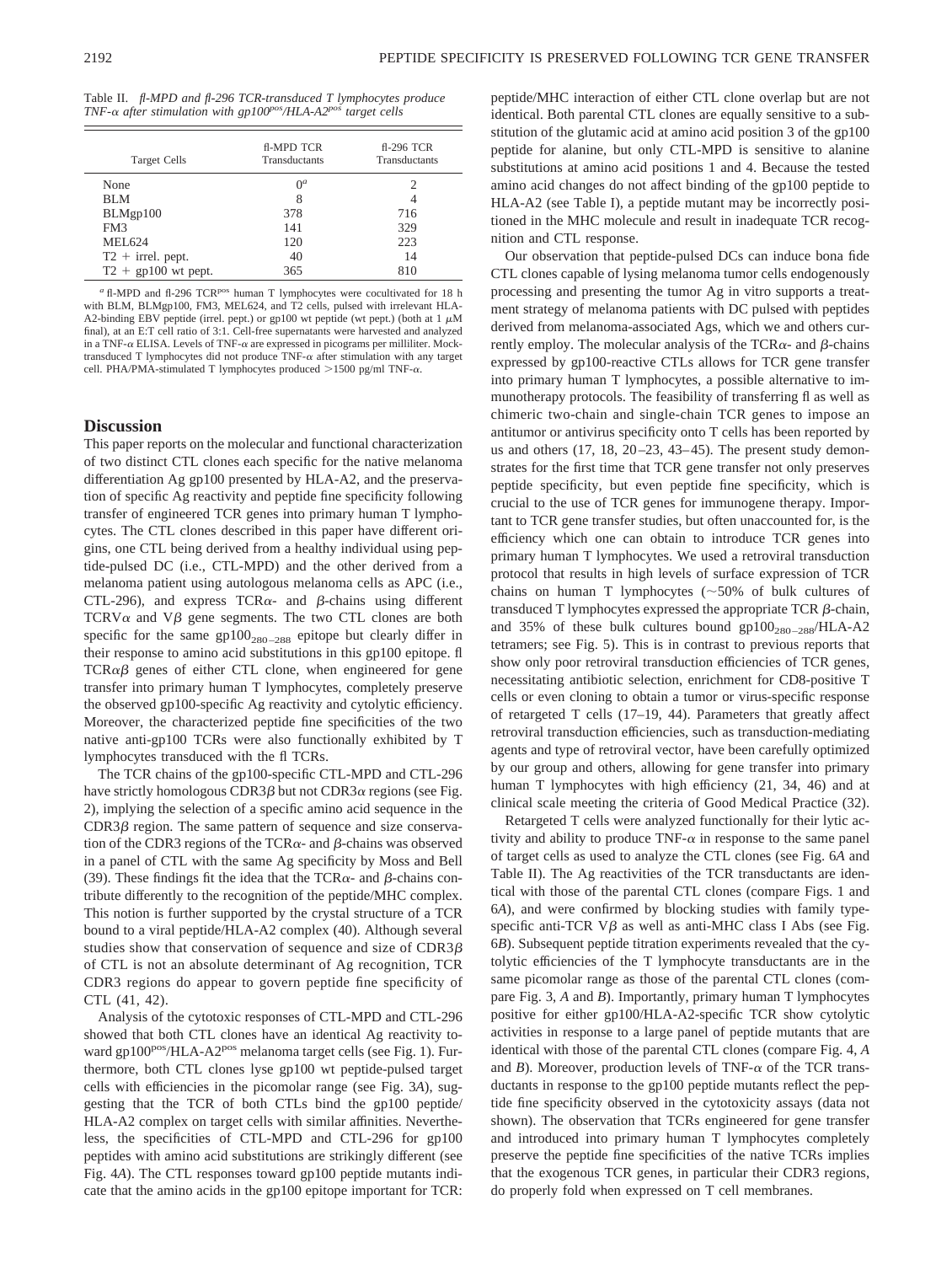The preservation of the peptide fine specificity of parental CTL by transfer of fl TCR genes makes TCR transductants promising tools for immunogene therapy. However, an important issue that needs to be addressed regarding the clinical use of such TCR genetransduced T lymphocytes is the possible formation of new, potentially autoimmune  $TCR\alpha\beta$  heterodimers comprising exogenous and endogenous TCR chains. Flow cytometry at the single-cell level shows that following transfer of both  $TCR\alpha$  and  $\beta$  genes only a fraction (i.e., 50–60%) of CD8-positive T cells expressing the introduced TCR  $\beta$ -chain are able to bind the gp100/HLA-A2 tetramer. These findings agree with the observation by Stanislawski and colleagues (22) that upon transfer of MDM-2-specific TCR $\alpha\beta$ genes into primary human T cells only 30–50% of T cells positive for the introduced  $TCR\beta$  were able to bind the MDM-2-specific tetramer, and suggest that the introduced and surface-expressed TCR $\beta$  chains do pair with endogenous TCR  $\alpha$ -chains. The transfer of chimeric TCR genes linked to genes encoding signal transduction molecules, such as  $CD3\zeta$ , has proven advantageous in this respect since it facilitates pairing between two  $CD3\zeta$ -containing proteins (21, 47), thereby maximizing the expression of the introduced TCR and reducing the risk that alternative TCR complexes are formed. Another advantage of tumor-specific receptors chimerized to  $CD3\zeta$  or other signaling molecules is that they bypass TCR-mediated proximal signaling events (48), which are often defective in cancer patients (49, 50). Recently, we have made chimeric genes comprising the  $V\alpha$  and  $V\beta$  domains of the fl-MPD and fl-296 TCR genes coupled to various signaling molecules, such as  $CD3\zeta$  and  $Fc(\epsilon)RI\gamma$ , which are currently tested for their efficiency in T cell retargeting.

Taken together, in this report gp100-specific TCR, derived from two different CTL, have been molecularly analyzed and functionally introduced into primary human T lymphocytes without loss of the Ag reactivity and peptide fine specificity. These results confirm the notion that TCR gene transfer holds promise for immunogene therapy.

# **Acknowledgments**

We thank Drs. H. Dolstra, P. van der Elsen, and T. Logtenberg for providing PCR primers; J. W. Drijfhout for peptide synthesis; H. Spits for providing gp100<sub>280-288</sub>/HLA-A2 tetramers; H. Zarour and P. van der Bruggen for the CTL-296 clone; and M. W. J. Schreurs, J. L. M. Vissers, and A. B. H. Bakker for fruitful discussions.

## **References**

- 1. Renkvist, N., C. Castelli, P. F. Robbins, and G. Parmiani. 2001. A listing of human tumor antigens recognized by T cells. *Cancer Immunol. Immunother. 50:3.*
- 2. Rosenberg, S. A. 2001. Progress in human tumour immunology and immunotherapy. *Nature 411:380.*
- 3. Kawakami, Y., S. Eliyahu, C. H. Delgado, P. F. Robbins, K. Sakaguchi, E. Appella, J. R. Yannelli, G. J. Adema, T. Miki, and S. A. Rosenberg. 1994. Identification of a human melanoma antigen recognized by tumor-infiltrating lymphocytes associated with in vivo tumor rejection. *Proc. Natl. Acad. Sci. USA 91:6458.*
- 4. Cox, A. L., J. Skipper, Y. Chen, R. A. Henderson, T. L. Darrow, J. Shabanowitz, V. H. Engelhard, D. F. Hunt, and C. L. Slingluff, Jr. 1994. Identification of a peptide recognized by five melanoma-specific human cytotoxic T cell lines. *Science 264:716.*
- 5. Bakker, A. B., G. Marland, A. J. de Boer, R. J. Huijbens, E. H. Danen, G. J. Adema, and C. G. Figdor. 1995. Generation of antimelanoma cytotoxic T lymphocytes from healthy donors after presentation of melanoma-associated antigen-derived epitopes by dendritic cells in vitro. *Cancer Res. 55:5330.*
- 6. Tsai, V., S. Southwood, J. Sidney, K. Sakaguchi, Y. Kawakami, E. Appella, A. Sette, and E. Celis. 1997. Identification of subdominant CTL epitopes of the GP100 melanoma-associated tumor antigen by primary in vitro immunization with peptide-pulsed dendritic cells. *J. Immunol. 158:1796.*
- 7. Freudenthal, P. S., and R. M. Steinman. 1990. The distinct surface of human blood dendritic cells, as observed after an improved isolation method. *Proc. Natl. Acad. Sci. USA 87:7698.*
- 8. Larsen, C. P., S. C. Ritchie, R. Hendrix, P. S. Linsley, K. S. Hathcock, R. J. Hodes, R. P. Lowry, and T. C. Pearson. 1994. Regulation of immunostimu-

latory function and costimulatory molecule (B7-1 and B7-2) expression on murine dendritic cells. *J. Immunol. 152:5208.*

- 9. Flechner, E. R., P. S. Freudenthal, G. Kaplan, and R. M. Steinman. 1988. Antigen-specific T lymphocytes efficiently cluster with dendritic cells in the human primary mixed-leukocyte reaction. *Cell. Immunol. 111:183.*
- 10. Collins, R. H., Jr., O. Shpilberg, W. R. Drobyski, D. L. Porter, S. Giralt, R. Champlin, S. A. Goodman, S. N. Wolff, W. Hu, C. Verfaillie, et al. 1997. Donor leukocyte infusions in 140 patients with relapsed malignancy after allogeneic bone marrow transplantation. *J. Clin. Oncol. 15:433.*
- 11. Heslop, H. E., and C. M. Rooney. 1997. Adoptive cellular immunotherapy for EBV lymphoproliferative disease. *Immunol. Rev. 157:217.*
- 12. Rosenberg, S. A. 1999. A new era of cancer immunotherapy: converting theory to performance. *CA Cancer J. Clin. 49:70, 65*.
- 13. Hanson, H. L., D. L. Donermeyer, H. Ikeda, J. M. White, V. Shankaran, L. J. Old, H. Shiku, R. D. Schreiber, and P. M. Allen. 2000. Eradication of established tumors by CD8<sup>+</sup> T cell adoptive immunotherapy. *Immunity 13:265*.
- 14. Theobald, M., J. Biggs, J. Hernandez, J. Lustgarten, C. Labadie, and L. A. Sherman. 1997. Tolerance to p53 by A2.1-restricted cytotoxic T lymphocytes. *J. Exp. Med. 185:833.*
- 15. Bolhuis, R. L., and J. W. Gratama. 1998. Genetic re-targeting of T lymphocyte specificity. *Gene Ther. 5:1153.*
- 16. Bolhuis, R. L., R. A. Willemsen, and J. W. Gratama. 2000. Clinical applications of redirected cytotoxicity. In *Cytotoxic cells: Basic Mechanisms and Medical Applications*. M. V. Sitkovsky and P. A. Henkart, eds. Lippincott Williams & Wilkins, Philadelphia, p. 423.
- 17. Clay, T. M., M. C. Custer, J. Sachs, P. Hwu, S. A. Rosenberg, and M. I. Nishimura. 1999. Efficient transfer of a tumor antigen-reactive TCR to human peripheral blood lymphocytes confers anti-tumor reactivity. *J. Immunol. 163:507.*
- 18. Cooper, L. J., M. Kalos, D. A. Lewinsohn, S. R. Riddell, and P. D. Greenberg. 2000. Transfer of specificity for human immunodeficiency virus type 1 into primary human T lymphocytes by introduction of T-cell receptor genes. *J. Virol. 74:8207.*
- 19. Fujio, K., Y. Misaki, K. Setoguchi, S. Morita, K. Kawahata, I. Kato, T. Nosaka, K. Yamamoto, and T. Kitamura. 2000. Functional reconstitution of class II MHCrestricted T cell immunity mediated by retroviral transfer of the  $\alpha\beta$  TCR complex. *J. Immunol. 165:528.*
- 20. Orentas, R. J., S. J. Roskopf, G. P. Nolan, and M. I. Nishimura. 2001. Retroviral transduction of a T cell receptor specific for an Epstein-Barr virus-encoded peptide. *Clin. Immunol. 98:220.*
- 21. Willemsen, R. A., M. E. Weijtens, C. Ronteltap, Z. Eshhar, J. W. Gratama, P. Chames, and R. L. Bolhuis. 2000. Grafting primary human T lymphocytes with cancer-specific chimeric single chain and two chain TCR. *Gene Ther. 7:1369.*
- 22. Stanislawski, T., R. H. Voss, C. Lotz, E. Sadovnikova, R. A. Willemsen, J. Kuball, T. Ruppert, R. L. Bolhuis, C. J. Melief, C. Huber, et al. 2001. Circumventing tolerance to a human MDM2-derived tumor antigen by TCR gene transfer. *Nat. Immunol. 2:962.*
- 23. Kessels, H. W., M. C. Wolkers, M. C. van den Boom, M. A. van der Valk, and T. N. Schumacher. 2001. Immunotherapy through TCR gene transfer. *Nat. Immunol. 2:957.*
- 24. Zarour, H., C. De Smet, F. Lehmann, M. Marchand, B. Lethe, P. Romero, T. Boon, and J. C. Renauld. 1996. The majority of autologous cytolytic T-lymphocyte clones derived from peripheral blood lymphocytes of a melanoma patient recognize an antigenic peptide derived from gene Pmel17/gp100. *J. Invest. Dermatol. 107:63.*
- 25. van de Griend, R. J., B. A. Van Krimpen, S. J. Bol, A. Thompson, and R. L. Bolhuis. 1984. Rapid expansion of human cytotoxic T cell clones: growth promotion by a heat-labile serum component and by various types of feeder cells. *J. Immunol. Methods 66:285.*
- 26. Bakker, A. B., M. W. Schreurs, A. J. de Boer, Y. Kawakami, S. A. Rosenberg, G. J. Adema, and C. G. Figdor. 1994. Melanocyte lineage-specific antigen gp100 is recognized by melanoma-derived tumor-infiltrating lymphocytes. *J. Exp. Med. 179:1005.*
- 27. Kawakami, Y., R. Zakut, S. L. Topalian, H. Stotter, and S. A. Rosenberg. 1992. Shared human melanoma antigens: recognition by tumor-infiltrating lymphocytes in HLA-A2.1-transfected melanomas. *J. Immunol. 148:638.*
- 28. Bakker, A. B., S. H. van der Burg, R. J. Huijbens, J. W. Drijfhout, C. J. Melief, G. J. Adema, and C. G. Figdor. 1997. Analogues of CTL epitopes with improved MHC class-I binding capacity elicit anti-melanoma CTL recognizing the wildtype epitope. *Int. J. Cancer 70:302*.
- 29. Nijman, H. W., J. G. Houbiers, M. P. Vierboom, S. H. van der Burg, J. W. Drijfhout, J. D'Amaro, P. Kenemans, C. J. Melief, and W. M. Kast. 1993. Identification of peptide sequences that potentially trigger HLA-A2.1-restricted cytotoxic T lymphocytes. *Eur. J. Immunol. 23*:*1215*.
- 30. van der Burg, S. H., E. Ras, J. W. Drijfhout, W. E. Benckhuijsen, A. J. Bremers, C. J. Melief, and W. M. Kast. 1995. An HLA class I peptide-binding assay based on competition for binding to class I molecules on intact human B cells: identification of conserved HIV-1 polymerase peptides binding to HLA-A\*0301. *Hum. Immunol. 44:189.*
- 31. Lessin, S. R., A. H. Rook, and G. Rovera. 1991. Molecular diagnosis of cutaneous T-cell lymphoma: polymerase chain reaction amplification of T-cell antigen receptor β-chain gene rearrangements. *J. Invest. Dermatol. 96:299.*
- 32. Lamers, C. H., R. A. Willemsen, B. A. Luider, R. Debets, and R. L. Bolhuis. 2002. Clinical protocol for gene transduction and expansion of human T lymphocytes for immunogene therapy of cancer. *Cancer Gene Ther. 7:61.*3.